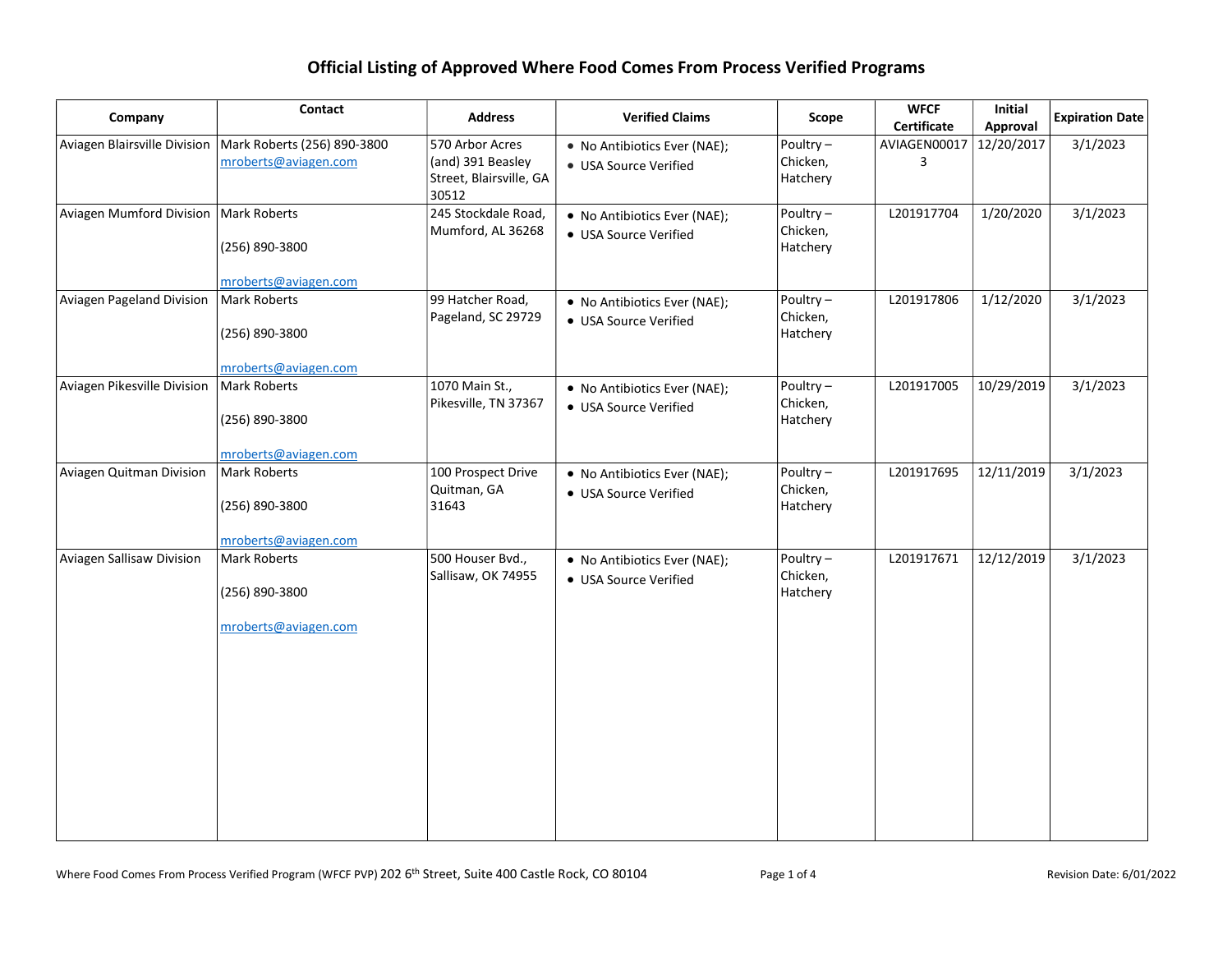| Company                       | Contact                                                               | <b>Address</b>                                   | <b>Verified Claims</b>                                                                                                                                                                                                                                                                                                                                                                                                          | Scope                                                                             | <b>WFCF</b><br>Certificate | Initial<br>Approval | <b>Expiration Date</b> |
|-------------------------------|-----------------------------------------------------------------------|--------------------------------------------------|---------------------------------------------------------------------------------------------------------------------------------------------------------------------------------------------------------------------------------------------------------------------------------------------------------------------------------------------------------------------------------------------------------------------------------|-----------------------------------------------------------------------------------|----------------------------|---------------------|------------------------|
| Aviagen Watertown<br>Division | Mark Roberts<br>(256) 890-3800<br>mroberts@aviagen.com                | 20768 Little Tree Dr.,<br>Watertown, NY<br>13601 | • No Antibiotics Ever (NAE);<br>• USA Source Verified                                                                                                                                                                                                                                                                                                                                                                           | Poultry-<br>Chicken,<br>Hatchery                                                  | L201917804                 | 2/8/2020            | 3/1/2023               |
| The Best Dressed Chicken      | <b>Jack Strickland</b><br>(479) 372-1026<br>Jstrickland@bdchicken.com | 262 Speigner Rd.,<br>Ward, SC 29166              | • 100% Vegetarian Feed<br>• Cage Free<br>• Hatched, Raised and Harvested in<br>the USA<br>. No Antibiotics Ever, Raised<br><b>Without Antibiotics</b><br>• No Animal By-Products<br>• Responsible Use of Antibiotics<br>• No Antibiotics Used Important<br>to Human Medicine as defined<br>by the World Health<br>Organization (WHO) Standards<br>. No Antibiotics Used Important<br>to Human Medicine as defined<br>by the FDA | Poultry -<br>Chicken,<br>Hatchery, Feed<br>Mill, Grow Out,<br>Processing<br>Plant | BDCUSA03876                | 8/12/2020           | 12/21/2022             |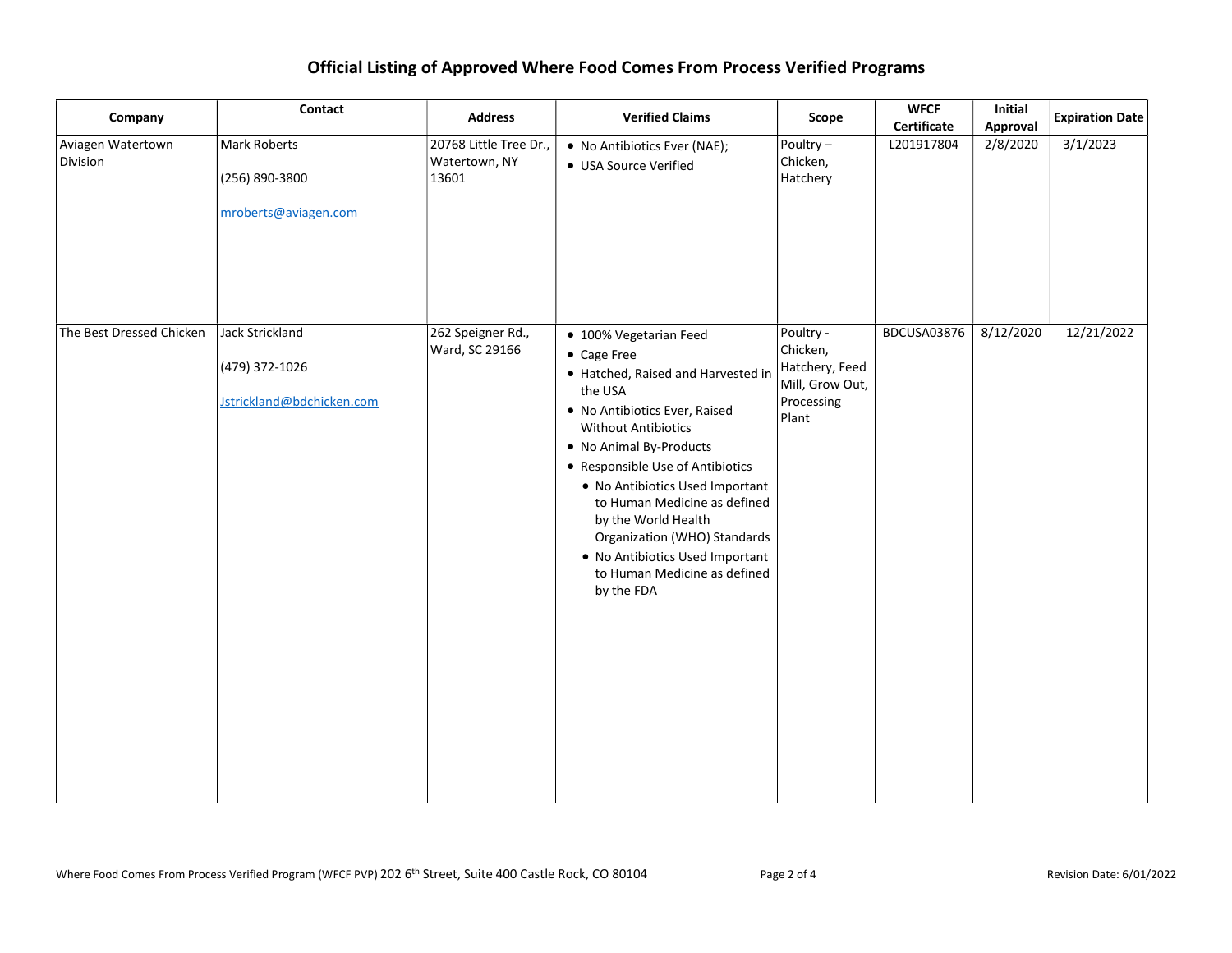| Company             | Contact                                                                | <b>Address</b>                                       | <b>Verified Claims</b>                                                                                                                                                                                                  | Scope                                                                                     | <b>WFCF</b><br><b>Certificate</b> | <b>Initial</b><br>Approval | <b>Expiration Date</b>                 |
|---------------------|------------------------------------------------------------------------|------------------------------------------------------|-------------------------------------------------------------------------------------------------------------------------------------------------------------------------------------------------------------------------|-------------------------------------------------------------------------------------------|-----------------------------------|----------------------------|----------------------------------------|
| Harrison Poultry    | Amy Ashworth<br>770-867-7511 Ext 251<br>aashworth@harrisonpoultry.com  | 107 E Star Street<br>Bethlehem, GA<br>306200         | • USA Source Verification (USA SV)<br>• No Antibiotics Ever (NAE)<br>• No Antibiotics Used Important to<br>Human Medicine as defined by<br>the World Health Organization<br>(NAIHM) 9789241512220-<br>eng.pdf (who.int) | Poultry $-$<br>Chicken,<br>Processing<br>Plant P-910<br>Hatchery, Feed<br>mill, Grow Out, | <b>HARRISONPOU</b><br>LTRY000006  | 08-10-2021                 | 08-10-2022                             |
| Mar-Jac, Alabama    | Deb Dill<br>(205) 387-1441<br>ddill@marjacpoultryal.com                | 3301 3rd Ave, Jasper,<br>AL 35501                    | • Responsible Use of Antibiotics<br>• No Antibiotics Used Important<br>to Human Medicine as defined<br>by the World Health<br>Organization                                                                              | Poultry $-$<br>Chicken,<br>Hatchery; Feed<br>mill; Grow Out;<br>Processing<br>Plant       | MARJA1118                         | 11/08/2018                 | 04/21/2022<br>Extension to<br>08/30/22 |
| Mar-Jac, Georgia    | <b>Bill Willbanks</b><br>(770) 531-5054<br>bwilbanks@marjacpoultry.com | 1020 Aviation Blvd.,<br>Gainesville, GA<br>35501     | • Responsible Use of Antibiotics<br>• No Antibiotics Used Important<br>to Human Medicine as defined<br>by the World Health<br>Organization                                                                              | Poultry $-$<br>Chicken,<br>Hatchery; Feed<br>mill; Grow Out                               |                                   | 10/31/18                   | 02/24/2022<br>Extension to<br>08/30/22 |
| Powell Meat Company | Joe Applegate<br>(660) 383-9001<br>travis@powellmeatco.com             | 117 West Rives Road<br>Clinton, MO 64735             | • Where Food Comes From product<br>harvesting and labeling<br>• Identification and Traceability                                                                                                                         | Beef<br>Harvest<br>Further<br>Processor                                                   |                                   |                            | 5/11/2023                              |
| Prestage Farms      | Summer Lanier<br>(910) 596-5832<br>slanier@prestagefarms.com           | 4651 Taylors Bridge<br>Highway, Clinton, NC<br>28328 | • No Antibiotics Ever (NAE)<br>• All Vegetarian Fed<br>• Hatched, Raised and Harvested in<br>the USA                                                                                                                    | Poultry $-$<br>Turkey,<br>Hatchery; Feed<br>mill; Grow Out;<br>Processing<br>Plant        | WFCFPF081017                      | 3/16/2018                  | 3/16/2023                              |